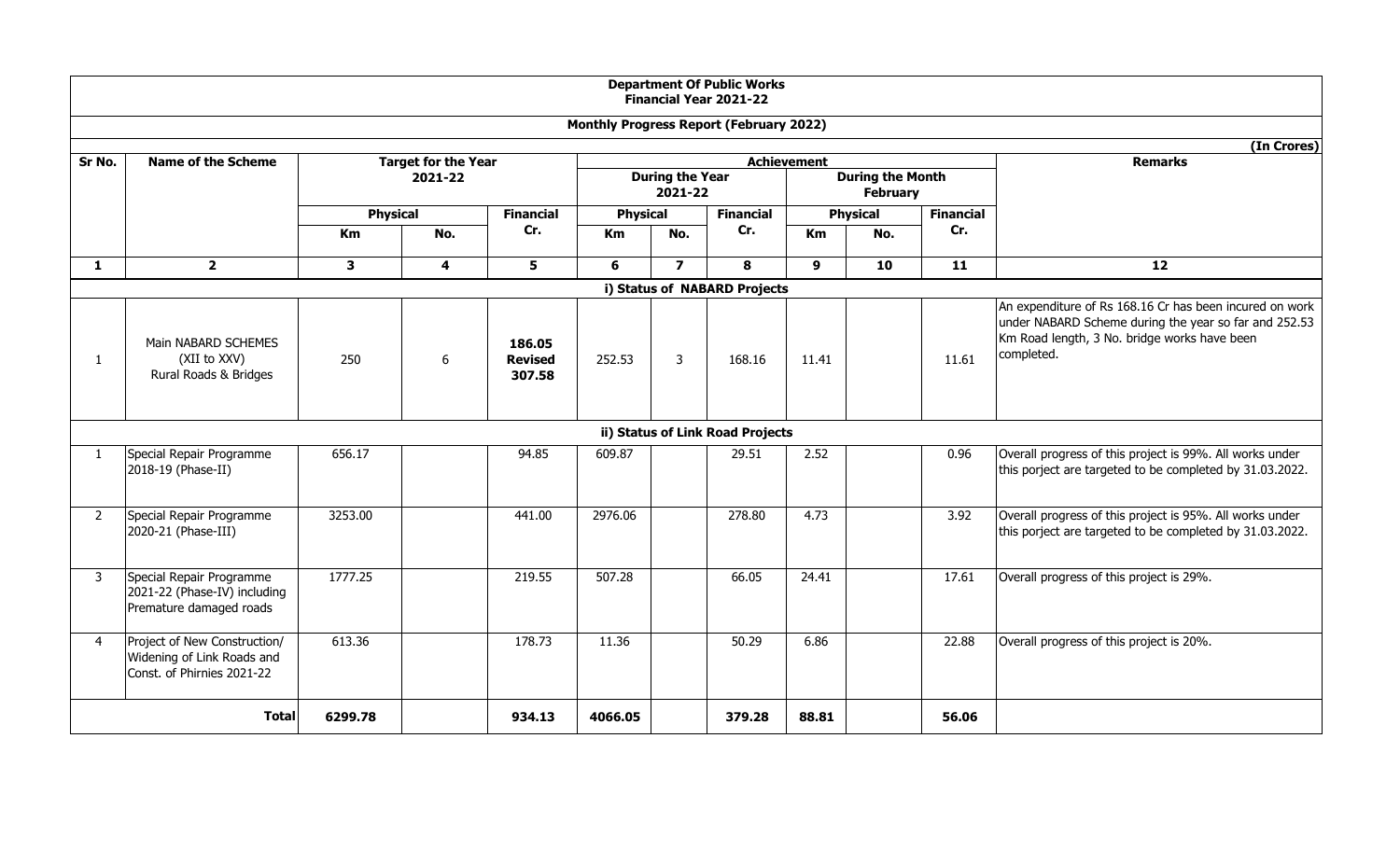|   | iii) Status of National Highways                        |        |        |         |  |        |        |  |       |                                                                                                                                                                                                                                                       |  |  |
|---|---------------------------------------------------------|--------|--------|---------|--|--------|--------|--|-------|-------------------------------------------------------------------------------------------------------------------------------------------------------------------------------------------------------------------------------------------------------|--|--|
|   | National Highway (Original)<br>works                    | 120.17 | 348.00 | 80.87   |  | 300.89 | 20.29  |  | 13.34 | Works on 80.87 Km. road length have been completed<br>and an expenditure of Rs.300.89 Cr. has been incurred<br>during the year so far on these works.                                                                                                 |  |  |
|   | National Highway (PR) works                             | 71.74  | 20.00  | 0.00    |  | 1.20   | 0.00   |  | 0.00  | 8 No. of PR Works have been approved in principal by<br>the Ministry in the current FY with total length of 71.74<br>km and sanctioned ceiling of Rs. 54.35 Cr. An expenditure<br>of Rs.1.20 Cr have been incurred during the year on these<br>works. |  |  |
|   | National Highway (ordinary<br>repair) 3054 NH           | 100.00 | 6.50   | 0.00    |  | 0.70   | 0.00   |  | 0.40  | An Expenditure of Rs.0.70 Cr has been incurred on these<br>works during the year so far under this head.                                                                                                                                              |  |  |
| 4 | National Highways<br>Development Programme<br>(NHDP-IV) | 9.10   | 80.00  | 2.46    |  | 128.17 | 0.00   |  | 6.27  | An expenditure of Rs.128.17 Cr. has been incurred<br>during the year so far on these works Under NHDP-IV                                                                                                                                              |  |  |
|   | <b>CRIF</b>                                             | 260.00 | 225.00 | 173.79  |  | 148.90 | 2.16   |  | 1.37  | Works on 173.79 Km. road length have been completed<br>and an Expenditure of Rs 148.90 Cr. has been incurred<br>during the year on these works under CRIF scheme.                                                                                     |  |  |
|   | <b>TOTAL</b>                                            | 561.01 | 679.50 | 257.124 |  | 579.86 | 22.449 |  | 21.38 |                                                                                                                                                                                                                                                       |  |  |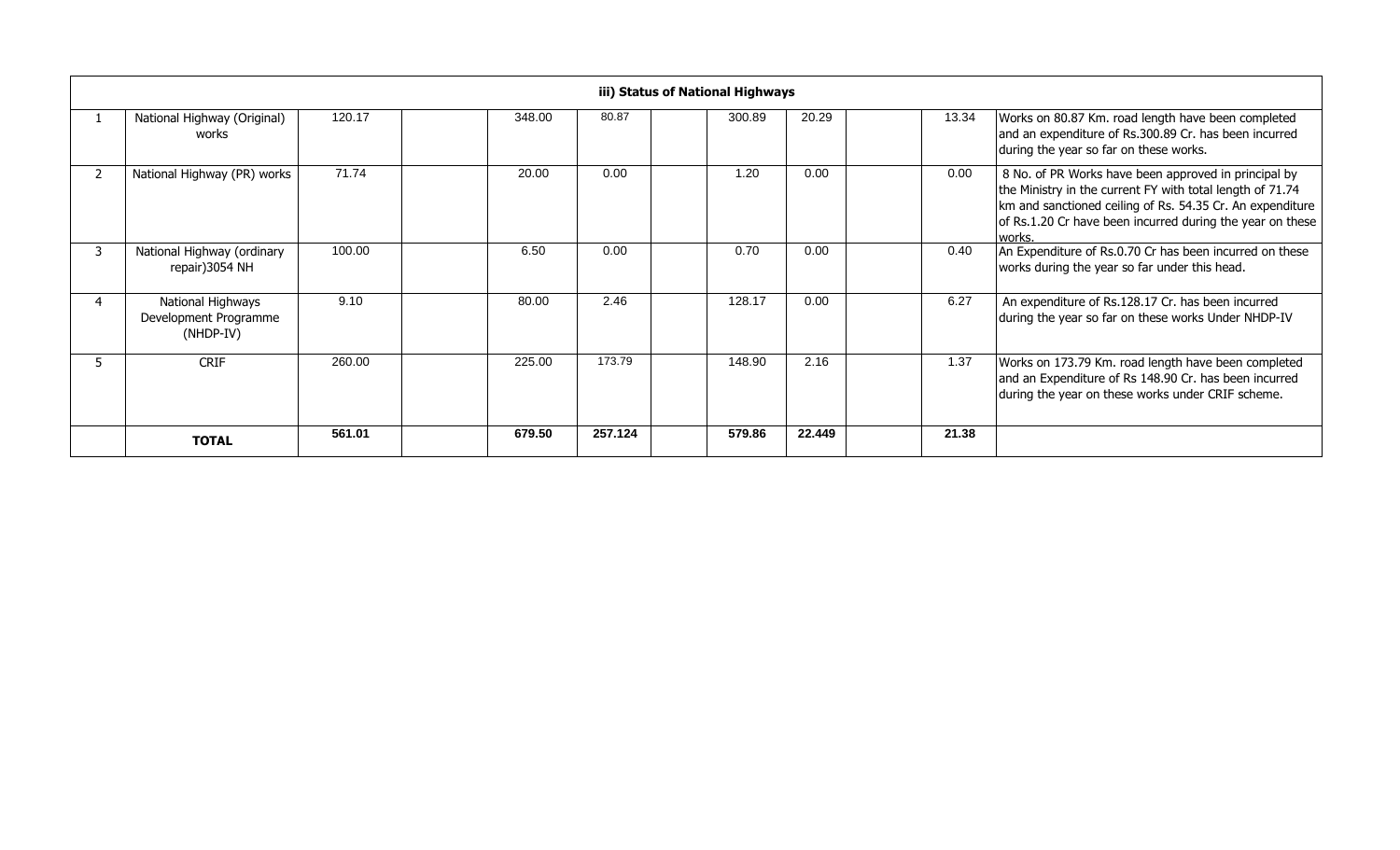| iv) Staus of Plan Roads/ROB / RUB/HLBs approved in the Budget 2020-21     |                                                                                                                                                                                                               |                                            |        |         |      |        |      |      |       |                                                                                                                                                                                                                                                                                                                                                                                                                                                                                                                                                                                                                                                                                                                                                                                                      |
|---------------------------------------------------------------------------|---------------------------------------------------------------------------------------------------------------------------------------------------------------------------------------------------------------|--------------------------------------------|--------|---------|------|--------|------|------|-------|------------------------------------------------------------------------------------------------------------------------------------------------------------------------------------------------------------------------------------------------------------------------------------------------------------------------------------------------------------------------------------------------------------------------------------------------------------------------------------------------------------------------------------------------------------------------------------------------------------------------------------------------------------------------------------------------------------------------------------------------------------------------------------------------------|
| Head- 5054 RB-10,<br>Upgradtion, Construction &<br>Repair of Roads        | 1370<br>(Total project of<br>1704.81 Km out<br>of which 334.88<br>Km completed in<br>FY 2020-21<br>$+25$ no. works<br>have been newly<br>added of total<br>length 171.40 km<br>at AA cost of Rs.<br>339.1 Cr) |                                            | 575.00 | 1136.76 |      | 329.69 | 6.40 |      | 31.36 | In main 5054 RB-10 Roads, the project of<br>Upgradation/Repair of 187 no. works (including 25 No.<br>newly added works) with total road length 1876.21 Km at<br>AA amount of Rs. 1497.70 Cr. is in progress.Out of this<br>334.88 Km were completed and an expenditure of Rs.<br>478 Cr. was incurred during previous FY i.e FY 2020-21.<br>To complete these works Rs.329.69 Cr. has been incurred<br>so far (Rs. 31.36 Cr. during the month) and road length<br>of 1136.76 Km has been completed.<br>Therefore in total, road length of 1471.64 Km(334.88 km<br>in previous FY $+$ 1136.76 during this FY so far) has been<br>completed and an expenditure of Rs. 807.69 Cr. (Rs. 478<br>$Cr.$ in previous FY + Rs. 329.69 Cr. during this FY so far)<br>has been incurred in this project so far. |
| Head- 5054 RB-10,<br>Upgradtion, Construction &<br>Repair of ROB/RUB/HLBs |                                                                                                                                                                                                               | 33<br>(undertaken<br>during FY<br>2021-22) | 78.00  |         | 4.00 | 80.84  |      |      | 14.72 | Under 5054 RB-10, works on 33 No. Bridge Works have<br>been undertaken during FY 2021-22, out of which 4 No<br>works have been completed during this FY.<br>Remaining 29 No works are in various stages of progress<br>and are targeted to be completed during FY 2022-23.An<br>expenditure of Rs. 80.84 Cr. has been incurred on these<br>works during this FY so far.                                                                                                                                                                                                                                                                                                                                                                                                                              |
| <b>Total 5054 RB-10</b>                                                   | 1370.00                                                                                                                                                                                                       | 33.00                                      | 653.00 | 1136.76 | 4.00 | 410.53 | 6.40 | 0.00 | 46.08 |                                                                                                                                                                                                                                                                                                                                                                                                                                                                                                                                                                                                                                                                                                                                                                                                      |